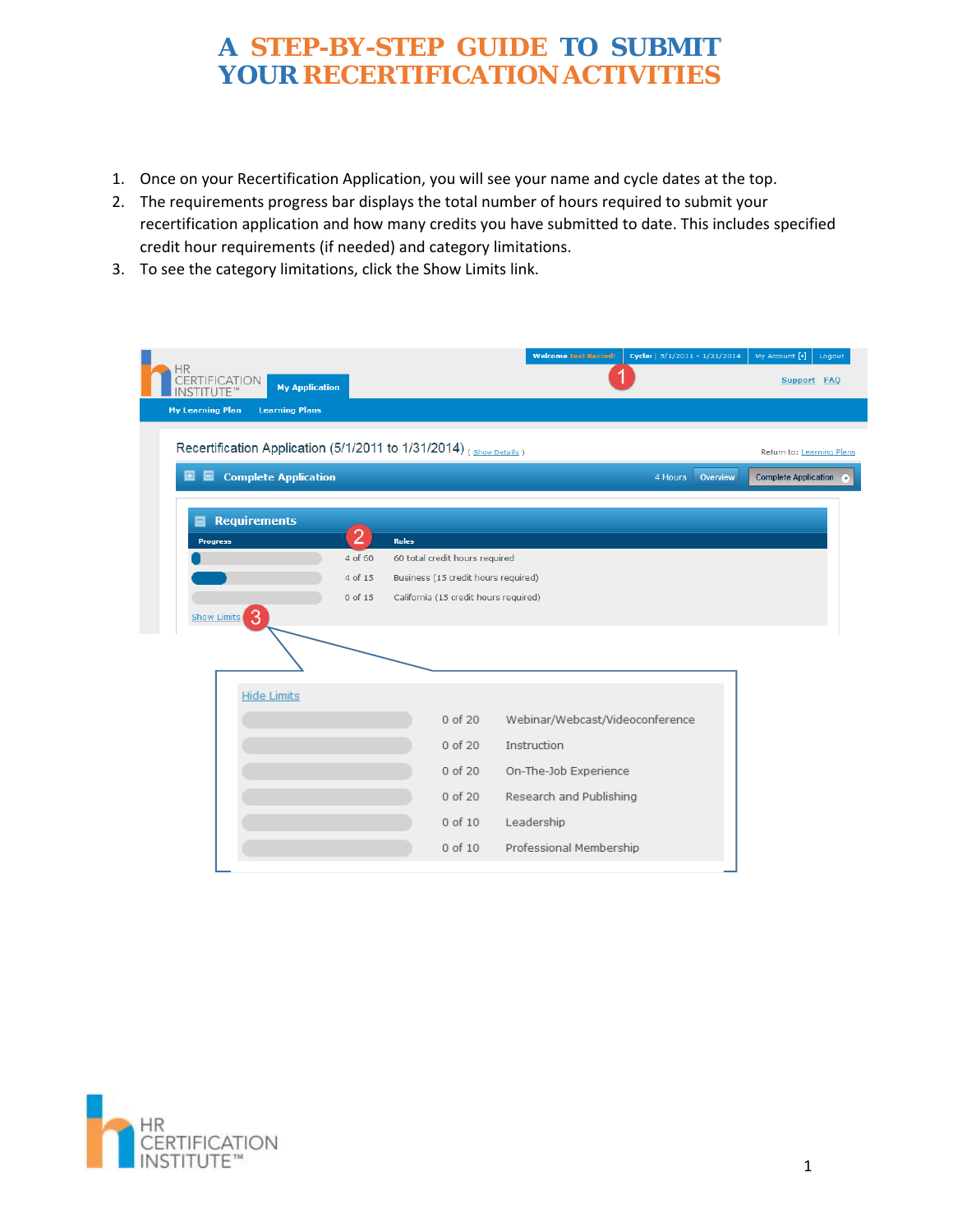- 4. Credit hours for submitted activities will tally in each category header.
- 5. The total will display at the top of the page and in the progress bar.

| Recertification Application (5/1/2011 to 1/31/2014) (Show Details)                                                   |                   |                                       |                                |                      | Return to: Learning Plans   |
|----------------------------------------------------------------------------------------------------------------------|-------------------|---------------------------------------|--------------------------------|----------------------|-----------------------------|
| <b>Complete Application</b><br>삠                                                                                     |                   |                                       | 5                              | Overview<br>14 Hours | <b>Complete Application</b> |
| <b>Requirements</b><br>⊟                                                                                             |                   |                                       |                                |                      |                             |
| Progress                                                                                                             | 5<br><b>Rules</b> |                                       |                                |                      |                             |
|                                                                                                                      | 14 of 60          | 60 total credit hours required        |                                |                      |                             |
|                                                                                                                      | 13 of 15          | Business (15 credit hours required)   |                                |                      |                             |
|                                                                                                                      | 0 of 15           | California (15 credit hours required) |                                |                      |                             |
| <b>Show Limits</b>                                                                                                   |                   |                                       |                                |                      |                             |
|                                                                                                                      |                   |                                       |                                |                      |                             |
| <b>Continuing Education: Pre-Approved</b><br>面<br><b>Activities</b>                                                  |                   |                                       |                                |                      | 1 Hours                     |
| <b>Activity</b>                                                                                                      |                   | <b>Specified Credit Hours</b>         | <b>Activity Type</b>           | <b>Next Step</b>     |                             |
| You must have an Activity ID to submit activities in this category.                                                  |                   |                                       |                                |                      | <b>Add Activity</b>         |
| 123456: Ahead of the trends:<br>Washington update on retirement savings<br><i>initiatives</i>                        | HR (General)      | $\mathbf{1}$                          | Chapter HR Educational Program | <b>Submitted</b>     |                             |
| Provider: Lakes Area Human Resource Association<br>Start Date: 1"""""? End Date: 1""""""2 Submission Date: 9/15/2014 |                   |                                       |                                |                      |                             |
|                                                                                                                      |                   |                                       |                                |                      |                             |
| <b>Continuing Education: Self-Reported</b><br>目<br>Activities <sup></sup>                                            |                   |                                       |                                |                      | 13 Hours                    |
| <b>Activity</b>                                                                                                      |                   | <b>Specified Credit Hours</b>         | <b>Activity Type</b>           | <b>Next Step</b>     |                             |
|                                                                                                                      |                   |                                       |                                |                      | <b>Add Activity</b>         |
| <b>Aligning HR Strategy with Business</b><br><b>Strategy</b>                                                         | <b>Business</b>   | 9                                     | Workshop                       | <b>Submitted</b>     |                             |
| Start Date: 9/14/2011 End Date: 9/15/2011 Submission Date: 9/15/2014                                                 |                   |                                       |                                |                      |                             |
| <b>Workplace Communication Strategy</b><br>Workshop                                                                  | <b>Business</b>   | $\overline{4}$                        | Workshop                       | Submitted<br>ъ       |                             |
| Start Date: 6/25/2013 End Date: 6/26/2013 Submission Date: 9/15/2014                                                 |                   |                                       |                                |                      |                             |

 *IMPORTANT NOTE: Activities will only count toward your requirement once they are submitted. Activities are not reviewed until the entire application is submitted with payment.*

*IMPORTANT NOTE: The total hours presented in the Progress Bar reflect the category limitations (i.e. if you add 20 credits to the Leadership category, only 10 will be added to the total in the progress bar). However, the number of hours listed at the very top display the total activities submitted, regardless of category limitations (i.e. if you add 20 credits to the Leadership category, all 20 will be added to the total presented).*

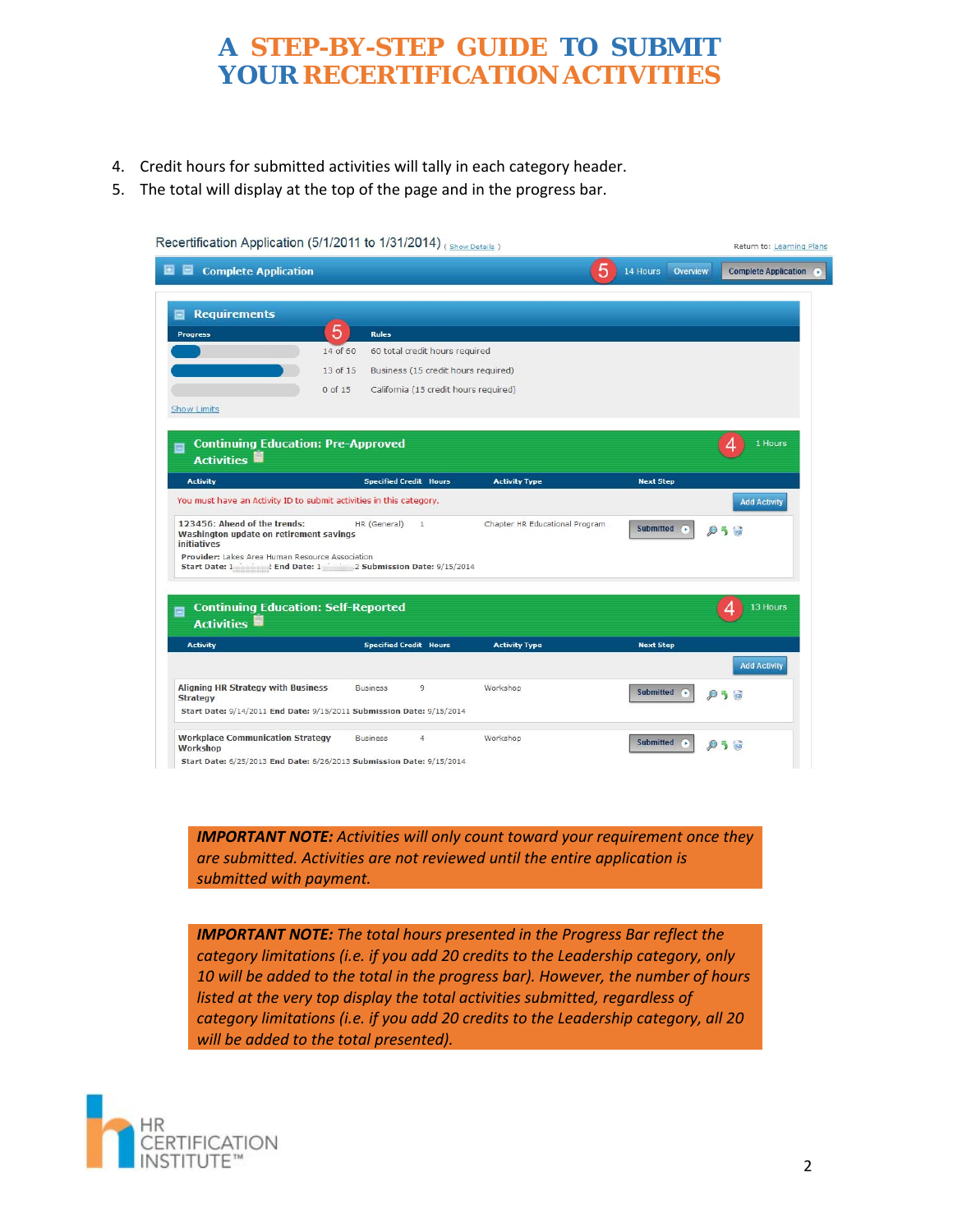- 6. To see a summary of a submitted activity, click the magnifying glass.
- 7. To edit an activity submission, click the green recall arrow and then the back button.
- 8. To delete an activity, click the recycle bin.
- 9. To add a new activity, click the Add Activity button at the top of the applicable category.

| <b>Continuing Education: Self-Reported</b><br><b>Activities</b>      |                               |   |                      |                  | 13 Hours            |
|----------------------------------------------------------------------|-------------------------------|---|----------------------|------------------|---------------------|
| <b>Activity</b>                                                      | <b>Specified Credit Hours</b> |   | <b>Activity Type</b> | <b>Next Step</b> | 9                   |
|                                                                      |                               |   |                      |                  | <b>Add Activity</b> |
| <b>Aligning HR Strategy with Business</b><br><b>Strategy</b>         | <b>Business</b>               | 9 | Workshop             | <b>Submitted</b> |                     |
| Start Date: 9/14/2011 End Date: 9/15/2011 Submission Date: 9/15/2014 |                               |   |                      |                  |                     |

The next few pages will walk you through examples of submitting two different activity types.

10. In our first example, we will add an activity to the "Continuing Education: Pre-Approved Activities" category.

|    | <b>IMPORTANT NOTE:</b> You must have an Activity ID to enter pre-approved<br>activities in this category.                                                               |
|----|-------------------------------------------------------------------------------------------------------------------------------------------------------------------------|
| а. | Click the Add Activity button at the top of the Continuing Education: Pre-Approved Activities<br>category.                                                              |
| b. | Enter the Activity ID and click Search.                                                                                                                                 |
|    |                                                                                                                                                                         |
|    |                                                                                                                                                                         |
|    | x<br>Select Activity for Continuing Education: Pre-Approved Activities                                                                                                  |
|    | <b>IMPORTANT NOTICE:</b> You must have an Activity ID to enter pre-approved activities in this category.<br>Activity ID's are 5 to 6 digits and do not contain letters. |
|    | Search<br><b>Activity ID*:</b><br>123456                                                                                                                                |

*IMPORTANT NOTE: Activity IDs are 5‐6 digit numbers. Do not enter ORG‐ PROGRAM before the number or any alpha characters.*

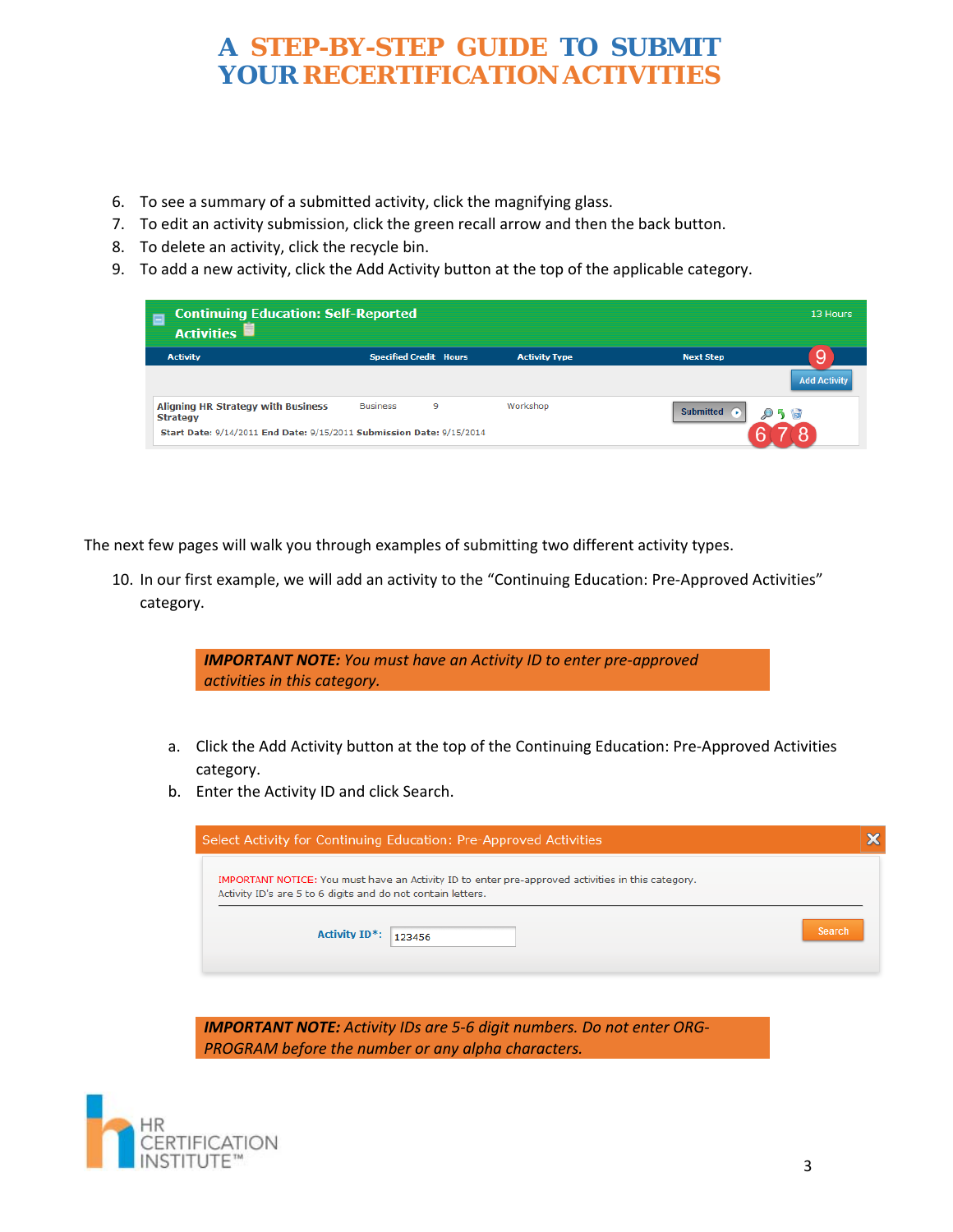- c. Click the Select button when the activity appears.
- d. Enter the Start Date and End Date you attended the activity and click Next.

|                                                      | Ahead of the trends: Washington update on retirement savings                                       | x |
|------------------------------------------------------|----------------------------------------------------------------------------------------------------|---|
| initiatives: Add Activity                            |                                                                                                    |   |
|                                                      |                                                                                                    |   |
| Enter the Start Date and End Date for this activity. |                                                                                                    |   |
|                                                      | You can earn all 60 required credit hours in the Continuing                                        |   |
|                                                      | Education category, if you wish. However, there are some                                           |   |
| Recertification Handbook for details.                | limits on specific activities within this category. Please refer to the HR Certification Institute |   |
|                                                      |                                                                                                    |   |
| Activity ID: 123456                                  |                                                                                                    |   |
|                                                      | Activity Type: Chapter HR Educational Program                                                      |   |
|                                                      | Activity Title: Ahead of the trends: Washington update on retirement                               |   |
|                                                      | savings initiatives                                                                                |   |
| Start Date*:                                         |                                                                                                    |   |
| End Date*:                                           |                                                                                                    |   |
| <b>Upload Activity</b>                               | <b>Upload</b><br>Choose from library or                                                            |   |
| <b>Documentation:</b>                                |                                                                                                    |   |
|                                                      |                                                                                                    |   |
| <b>Credit Hours: 1</b>                               |                                                                                                    |   |
| Credit Types: HR (General)                           |                                                                                                    |   |
|                                                      |                                                                                                    |   |
|                                                      | Cancel<br><b>Next</b>                                                                              |   |
|                                                      |                                                                                                    |   |
|                                                      |                                                                                                    |   |
|                                                      |                                                                                                    |   |
|                                                      | <b>IMPORTANT NOTE:</b> These dates are validated against the dates the provider                    |   |
|                                                      | submitted. If you get an error message for invalid attendance dates, please                        |   |
|                                                      | contact the provider to confirm the dates. Or you can add the activity to the                      |   |
|                                                      |                                                                                                    |   |

e. Agree to the attestation statement and click Submit. The activity appears in your Continuing Education: Pre‐Approved Activities category and the credit hours are added to the header tally.

*Continuing Education: Self‐Reported Activities category.*

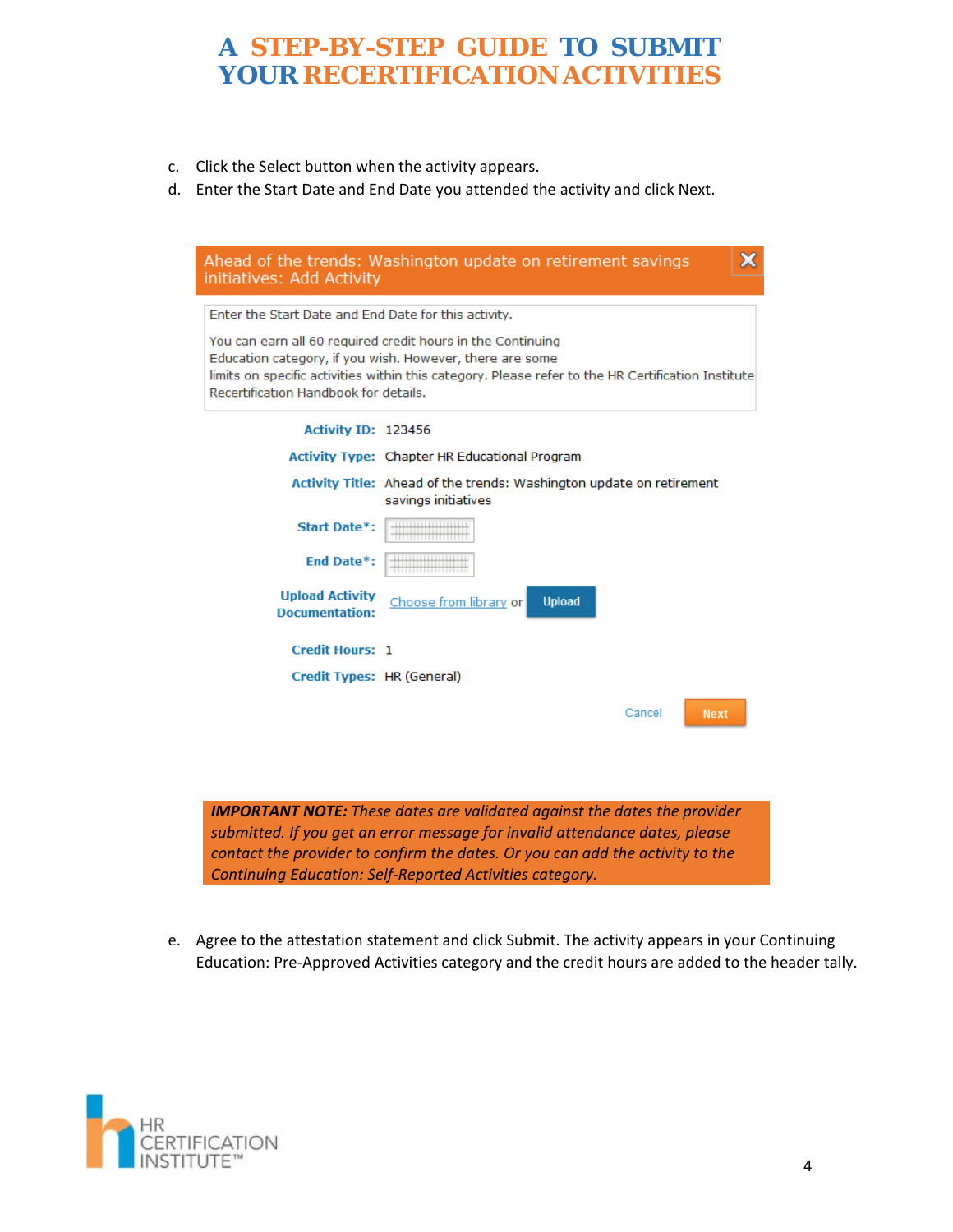11. In our second example, we will add an activity to the "Continuing Education: Self-Reported Activities" category.

> *IMPORTANT NOTE: The Continuing Education: Self‐Reported Activities category is for reporting HR‐related activities that were not offered by an HRCI‐ affiliated Approved Provider. They may include formal educational opportunities such as E‐Learning, workshops, conferences, etc. but you were not given an HRCI Activity ID for attending it. You must explain how the activity ties back to the HRCI body of knowledge to earn credit for these activities.*

- a. Click the Add Activity button at the top of the Continuing Education: Self‐Reported Activities category.
- b. Complete the form and click Next.

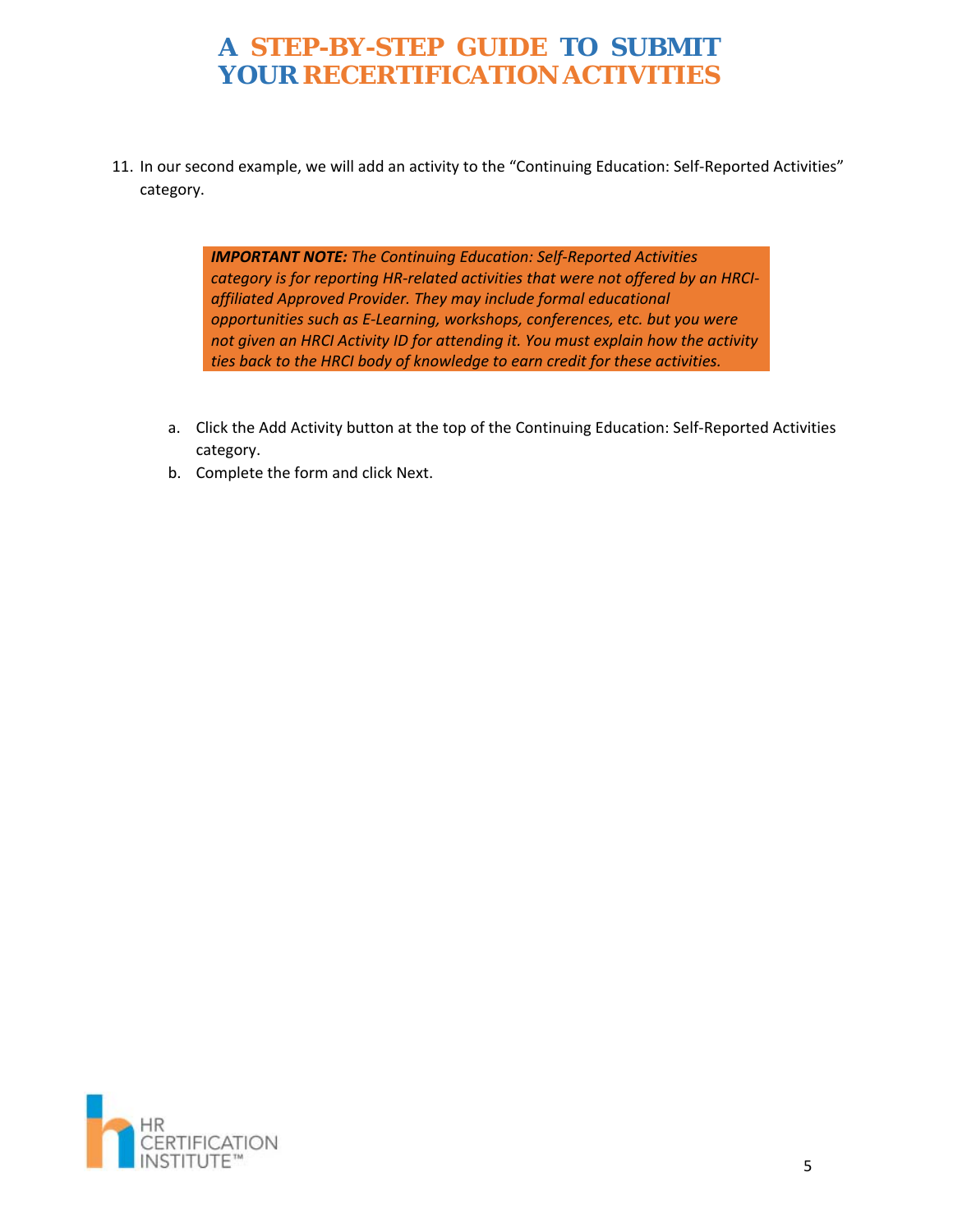| You can earn all 60 required credit hours in the Continuing<br>Education category, if you wish. However, there are some<br>limits on specific activities within this category. Please refer to the HR Certification Institute<br>Recertification Handbook for details.<br><b>Activity Title*:</b><br><b>Activity Type*:</b><br>▼<br>Description*:<br><b>Start Date*:</b><br><b>End Date*:</b><br><b>Upload Activity</b><br>Choose from library or<br><b>Upload</b><br><b>Documentation:</b><br><b>Specified Credit Hours:</b><br><b>Business</b><br>California<br>Global<br>HR (General)<br><b>Requested Credit</b><br>Hours <sup>*</sup> : | Report my own activity: Add Activity | ж |
|---------------------------------------------------------------------------------------------------------------------------------------------------------------------------------------------------------------------------------------------------------------------------------------------------------------------------------------------------------------------------------------------------------------------------------------------------------------------------------------------------------------------------------------------------------------------------------------------------------------------------------------------|--------------------------------------|---|
|                                                                                                                                                                                                                                                                                                                                                                                                                                                                                                                                                                                                                                             |                                      |   |
|                                                                                                                                                                                                                                                                                                                                                                                                                                                                                                                                                                                                                                             |                                      |   |
|                                                                                                                                                                                                                                                                                                                                                                                                                                                                                                                                                                                                                                             |                                      |   |
|                                                                                                                                                                                                                                                                                                                                                                                                                                                                                                                                                                                                                                             |                                      |   |
|                                                                                                                                                                                                                                                                                                                                                                                                                                                                                                                                                                                                                                             |                                      |   |
|                                                                                                                                                                                                                                                                                                                                                                                                                                                                                                                                                                                                                                             |                                      |   |
|                                                                                                                                                                                                                                                                                                                                                                                                                                                                                                                                                                                                                                             |                                      |   |
|                                                                                                                                                                                                                                                                                                                                                                                                                                                                                                                                                                                                                                             |                                      |   |
|                                                                                                                                                                                                                                                                                                                                                                                                                                                                                                                                                                                                                                             |                                      |   |
| <b>Save for Later</b><br>Cancel<br><b>Next</b>                                                                                                                                                                                                                                                                                                                                                                                                                                                                                                                                                                                              |                                      |   |
| <b>IMPORTANT NOTE:</b> The Activity Documentation is not required but                                                                                                                                                                                                                                                                                                                                                                                                                                                                                                                                                                       |                                      |   |

*If you do not make a selection in the Specified Credit Hours field, your activity will be submitted for HR (General) credit by default.*

c. Agree to the attestation statement and click Submit. The activity appears in your Continuing Education: Pre‐Approved Activities category and the credit hours are added to the header tally.

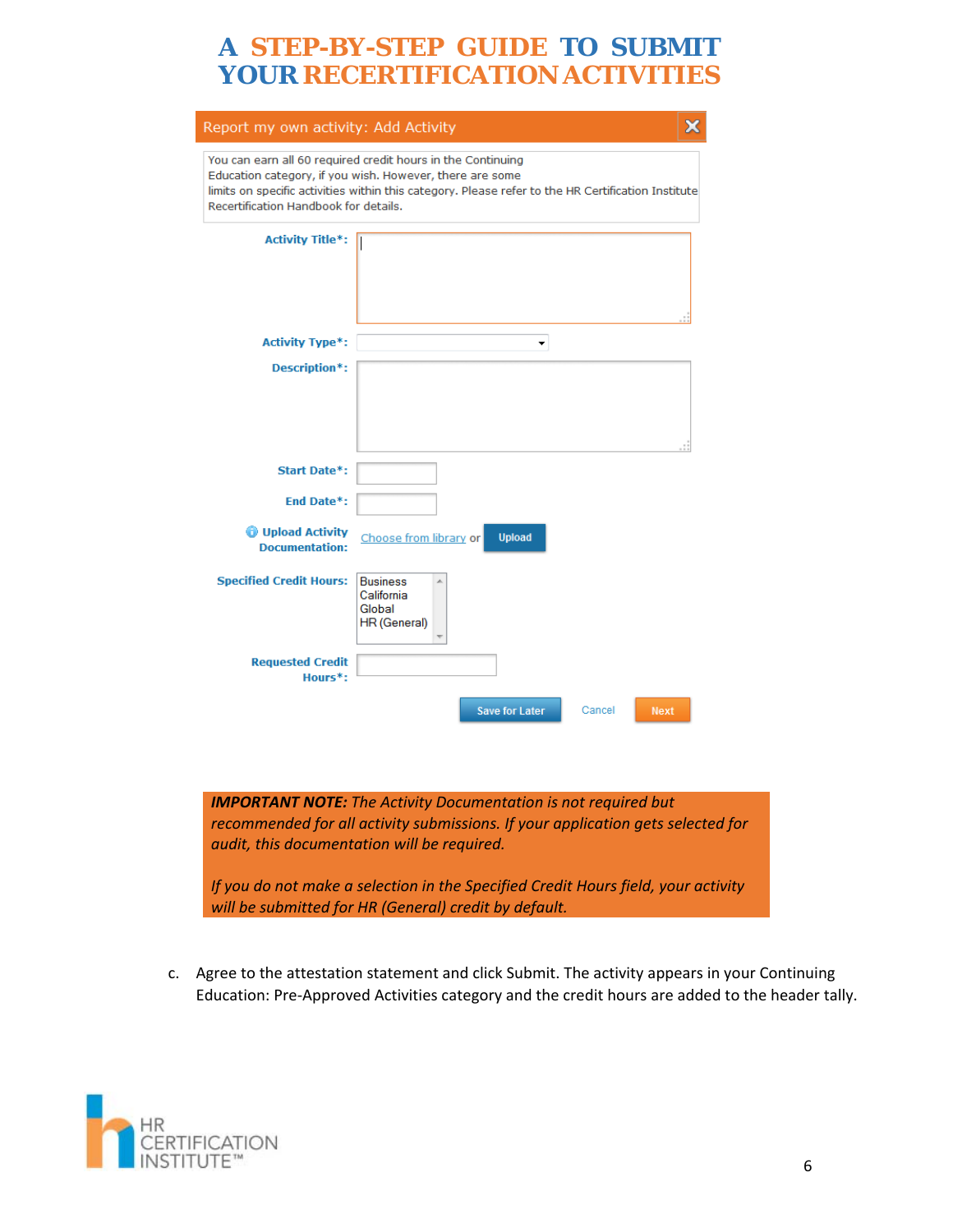12. When you have reached your credit requirements, your progress bar(s) will show complete and a green check mark will appear beside them. In addition, the Complete Application button will change from grey to orange and will be actionable.

|                                       |                       | Recertification Application (5/1/2011 to 1/31/2014) (Show Details) |                   | Return to: Learning Plans     |
|---------------------------------------|-----------------------|--------------------------------------------------------------------|-------------------|-------------------------------|
| ▣<br><b>Complete Application</b><br>⊟ |                       |                                                                    | 72 Hours Overview | Complete Application <b>O</b> |
| <b>Requirements</b><br>▭              |                       |                                                                    |                   |                               |
| <b>Progress</b>                       |                       | <b>Rules</b>                                                       |                   |                               |
|                                       | $\bigcirc$ 72 of 60   | 60 total credit hours required                                     |                   |                               |
|                                       | 15 of 15<br>$\bullet$ | Business (15 credit hours required)                                |                   |                               |
|                                       |                       | 17 of 15 California (15 credit hours required)                     |                   |                               |
| <b>Show Limits</b>                    |                       |                                                                    |                   |                               |

13. Click the Complete Application button, agree to the final attestation and click Next.

| <b>Attestation:</b>     | • I hereby attest that all facts presented on this application are correct<br>and complete.                                                                                                                                                                                                                                                                                                                                                               |
|-------------------------|-----------------------------------------------------------------------------------------------------------------------------------------------------------------------------------------------------------------------------------------------------------------------------------------------------------------------------------------------------------------------------------------------------------------------------------------------------------|
|                         | . I grant permission to the HR Certification Institute to make inquiries<br>that the Institute may deem necessary to verify my submitted                                                                                                                                                                                                                                                                                                                  |
|                         | activities for recertification and to provide supporting documentation if<br>deemed necessary.                                                                                                                                                                                                                                                                                                                                                            |
|                         | • I further agree to abide by the Code of Ethical and Professional<br>Responsibility (refer to the Recertification Handbook) as well as the<br>rules and decisions of the HR Certification Institute and understand<br>that falsification of this application is grounds for revoking certification.<br>. I further agree that if I manipulate any forms or falsify any information<br>on my application that I can be barred from registering for any HR |
|                         | Certification Institute credential for three years.<br>• All candidates are bound by the policies and procedures outlined in the<br>Recertification Handbook.                                                                                                                                                                                                                                                                                             |
|                         | • You attest that you have read the handbook and agree to abide by all<br>HR Certification Institute's policies.                                                                                                                                                                                                                                                                                                                                          |
| I attest <sup>*</sup> : | Yes $\rightarrow$                                                                                                                                                                                                                                                                                                                                                                                                                                         |
|                         | Cancel<br><b>Next</b>                                                                                                                                                                                                                                                                                                                                                                                                                                     |

- 14. Click Pay Fees on the Make Payment window.
- 15. Complete the credit card information and click Continue. Confirm your payment details on the Confirm Purchase page, then click Complete Purchase.
- 16. The Payment Confirmation page appears and notifies you if you have been selected for audit.